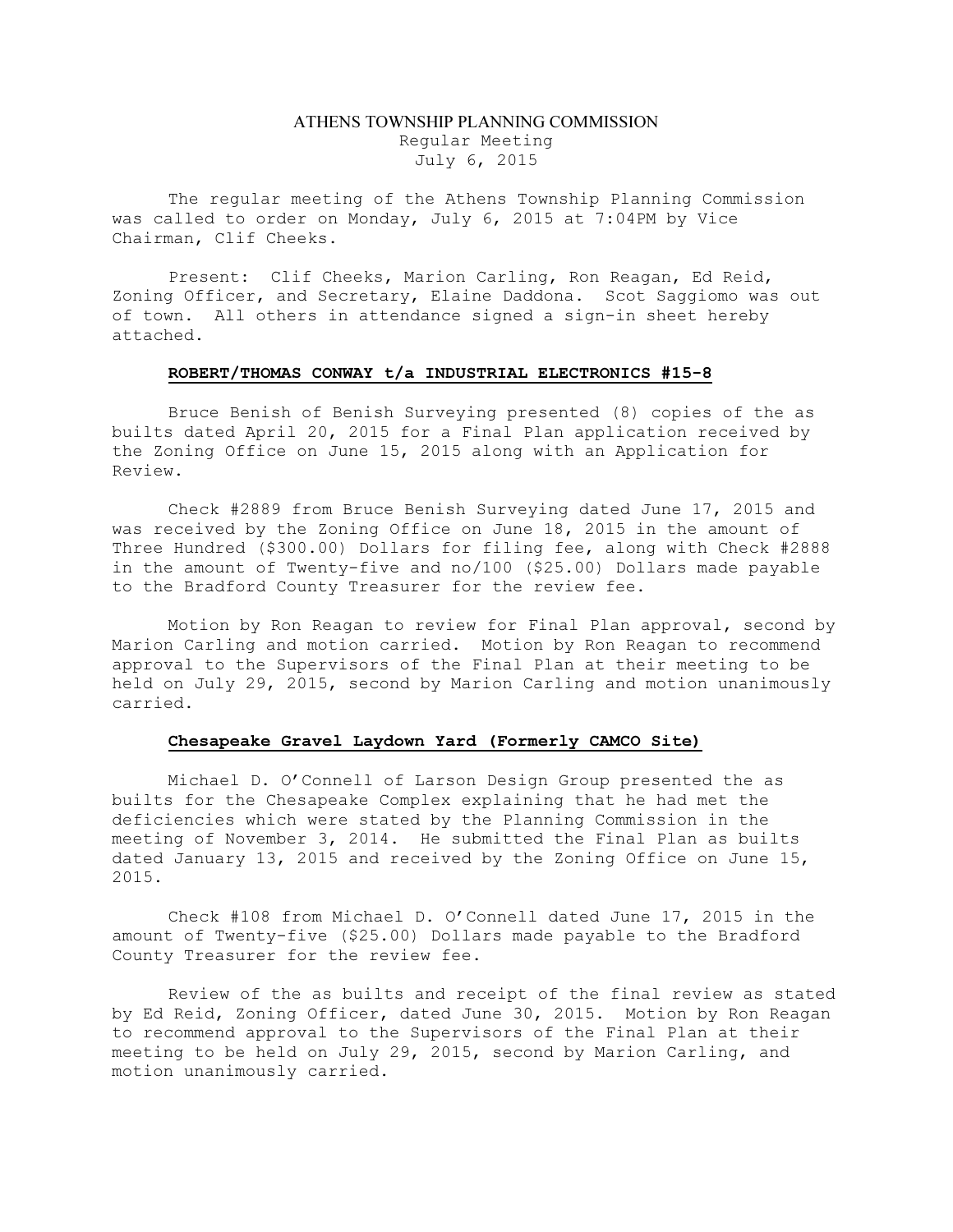# Chesapeake Final Plan, Phase 5 #11-23

Michael D. O'Connell of Larson Design Group presented the as builts dated January 13, 2015 and received by the Zoning Office on June 15, 2015.

Check #112 from Michael D. O'Connell dated June 16, 2015 in the amount of Twenty-five (\$25.00) Dollars made payable to the Bradford County Treasurer for the review fee.

Review of the as builts and receipt of the final review as stated by Ed Reid, Zoning Officer, dated June 30, 2015. Motion by Ron Reagan to recommend approval to the Supervisors of the Final Plan at their meeting to be held on July 29, 2015, second by Marion Carling, and motion unanimously carried.

#### Chesapeake Final Plan, Phase 4 #11-24 (Office building)

Michael D. O'Connell of Larson Design Group presented the as builts dated January 13, 2015 and received by the Zoning Office on June 15, 2015.

Check #111 from Michael D. O'Connell dated June 17, 2015 in the amount of Twenty-five (\$25.00) Dollars made payable to the Bradford County Treasurer for the review fee.

Review of the as builts and receipt of the final review as stated by Ed Reid, Zoning Officer, dated June 30, 2015. Motion by Marion Carling to recommend Final Plan approval to the Supervisors at their meeting to be held on July 29, 2015, second by Clif Cheeks and motion unanimously carried.

# Chesapeake Final Plan, Phase 3 #11-08

Michael D. O'Connell of Larson Design Group presented the as builts dated January 13, 2015 and received by the Zoning Office on June 15, 2015.

Check #110 from Michael D. O'Connell dated June 17, 2015 in the amount of Twenty-five (\$25.00) Dollars made payable to the Bradford County Treasurer for the review fee.

Review of the as builts and receipt of the final review as stated by Ed Reid, Zoning Officer, dated June 30, 2015. Motion by Clif Cheeks to recommend Final Plan approval to the Supervisors at their meeting to be held on July 29, 2015, second by Ron Reagan and motion unanimously carried.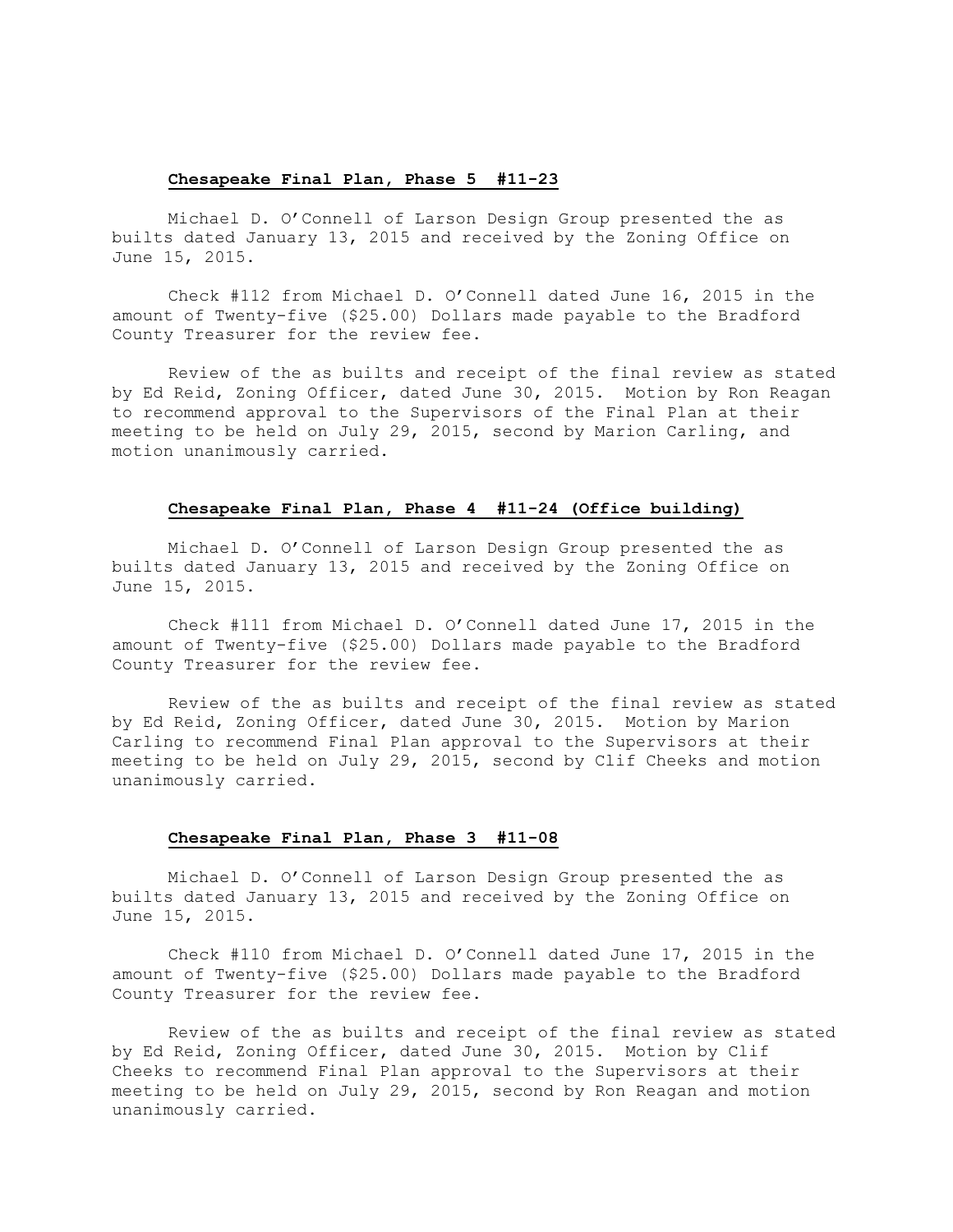# Chesapeake Final Plan, Phase 2 #11-16

Michael D. O'Connell of Larson Design Group presented the as builts dated January 13, 2015 and received by the Zoning Office on June 15, 2015.

Check #109 from Michael D. O'Connell dated June 17, 2015 in the amount of Twenty-five (\$25.00) Dollars made payable to the Bradford County Treasurer for the review fee.

Review of the as builts and receipt of the final review as stated by Ed Reid, Zoning Officer, dated June 30, 2015. Motion by Ron Reagan to recommend Final Plan approval to the Supervisors at their meeting to be held on July 29, 2015, second by Marion Carling and motion unanimously carried.

#### Chesapeake Final Plan, 4-lot Subdivision

Michael D. O'Connell of Larson Design Group presented the as builts dated September 22, 2014 and received by the Zoning Office on June 15, 2015.

Check #107 from Michael D. O'Connell dated June 17, 2015 in the amount of Twenty-five (\$25.00) Dollars made payable to the Bradford County Treasurer for the review fee.

Review of the as builts and receipt of the final review as stated by Ed Reid, Zoning Officer, dated June 30, 2015. Motion by Ron Reagan to recommend Final Plan approval to the Supervisors at their meeting to be held on July 29, 2015, second by Marion Carling and motion unanimously carried.

## AUSTIN EXCAVATING/SAND & GRAVEL MINE-CONDITIONAL USE REVIEW

A site visit was done by the Planning Commission on June 16, 2015 and after a formal review of the application would like to recommend to the Supervisors the following comments:

- 1) Recommend to the Supervisors that they re-examine the weight limit on Wildwood Road for posting and bonding.
- 2) Concerned with the noise and dust of the operation.
- 3) Would like an explanation for the haul road in the northwest corner of the Plan.